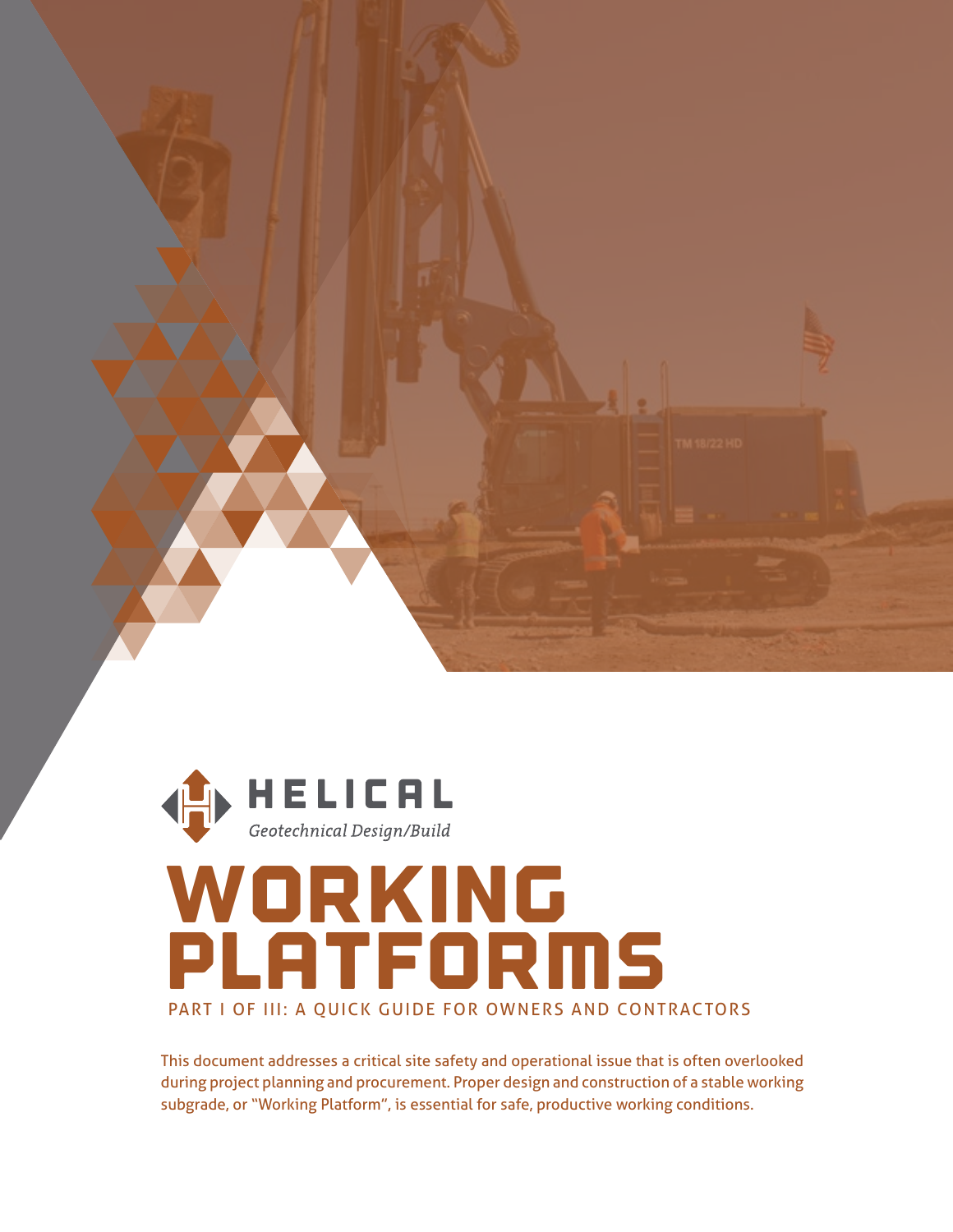## **Planning for Safe and Productive Sitework Working Platforms Part I:**  Must-Know Fundamentals for Owners and Contractors.

A critical site safety and operational issue that is often overlooked by contractors is the proper design and construction of a stable working subgrade, or "Working Platform". Stable Working Platforms are essential for safe, productive working conditions. In particular, inadequate subgrade conditions are common on piling and ground improvement sites, which often have poor soil conditions at shallow depths. These soil conditions are often not suitable for construction loads imparted by cranes, piling rigs, concrete trucks, and other heavy construction traffic. Even lighter equipment, such as lulls, can have problems traversing a poor Working Platform. Unstable Working Platforms can cause equipment/rig instability and tipping, which can lead to serious injury.



A lull for concrete formwork is stuck after attempting to traverse an unstable Working Platform.



Accident Involving a Piling Rig Image source: Guide to Working Platforms By the Joint EFFC/DFI Working Platform Task Group 1st Edition December 2019

[After numerous serious accidents attributed to inadequate Working Platforms, industry trade organizations](http://www.dfi.org/commhome.asp?WPWG)  at the national level recognized the critical nature of addressing Working Platform deficiencies. A joint effort between EFFC/DFI/ADSC developed thorough guidelines and recommendations detailing Working Platform design and performance. This document is intended to provide a high-level review of Working Platforms. Much greater detail can be provided by reviewing the reference guidelines, which can be found **[here.](http://www.dfi.org/commhome.asp?WPWG)**



WORKING PLATFORMS PART I OF III | **OWNER/CONTRACTOR GUIDE**

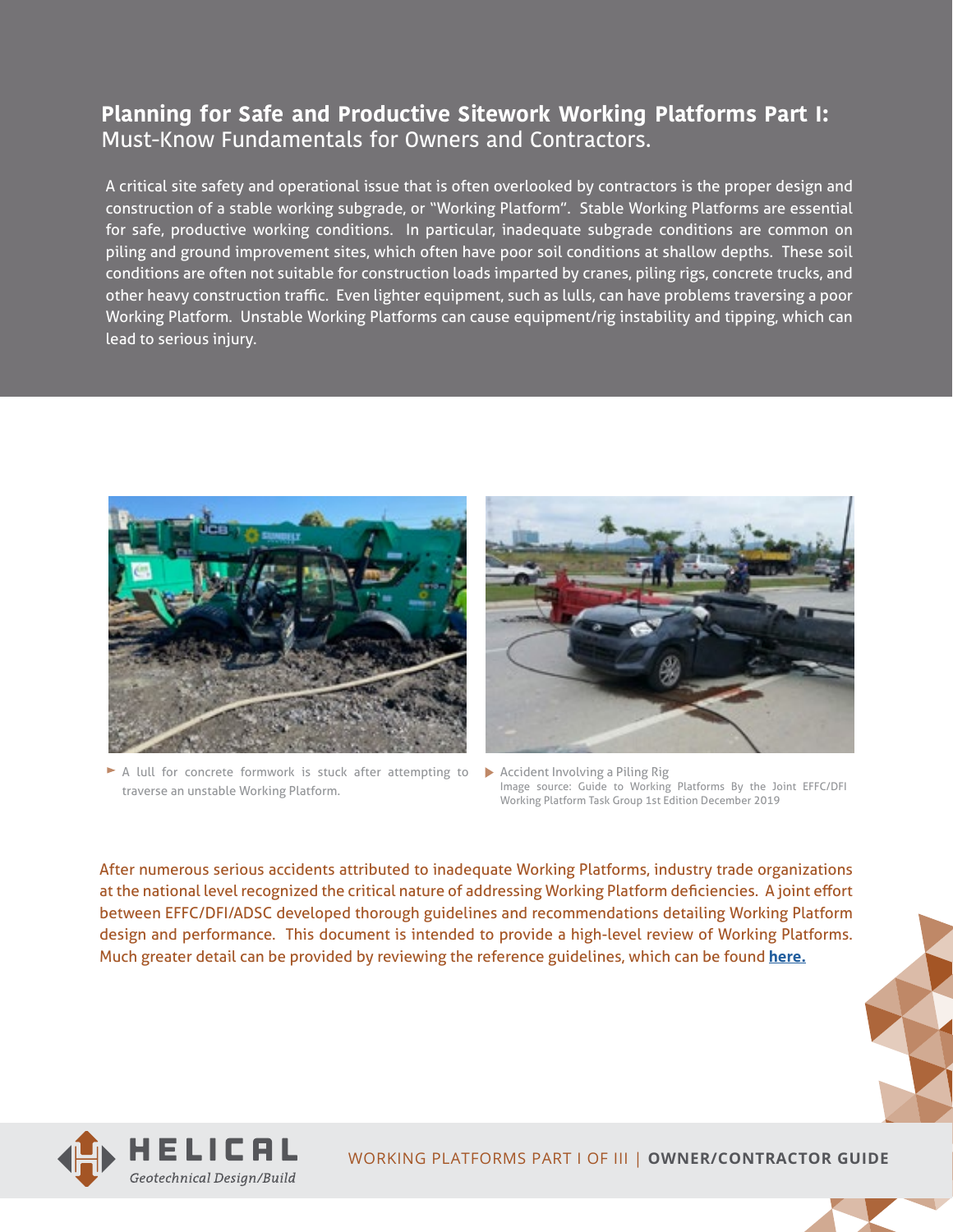The Owner (via their General Contractor or Construction Manager) is responsible for providing safe working conditions for its subcontractors. Safe working conditions include a Working Platform consisting of a safe, dry, stable subgrade from which site construction activities can be executed. If early site construction activities include geotechnical construction such as pile driving/drilling or ground improvement (which are likely indicative of poor site soils), special considerations for the Working Platform are likely required.

Prior to sitework mobilization, a Working Platform (WP) plan should be developed by the General Contractor (GC) and the Owner's geotechnical consultant based on the site-specific geotechnical conditions and anticipated site-specific equipment, such as excavators, drill rigs, lulls, pile driving rigs, and ground improvement rigs. At a minimum, the plan should include:



A grading sketch designed to shed precipitation and eliminate the potential for pooling/puddling during heavy rain events.



A dewatering plan to maintain surface water (and groundwater levels if groundwater is shallow) sufficiently below the WP design elevation.



Depending on existing soil conditions at WP elevation, some WP designs may require the placement of well-graded gravel or crushed aggregate. In rare cases, layers of geogrid or geotextile reinforcement may also be necessary. If so, the WP design should include the thickness, gradation, grid specification, grid spacing, and compaction requirements for the gravel/aggregate.



A plan for inspecting and correcting local WP deficiencies if they are encountered during sitework.

In order for the GC to develop an effective WP design, they must know the details of the site equipment that will require support (based on the specified installation techniques) and should solicit equipment specifications from bidding site subcontractors. The equipment specifications should include the track/tire contact area and pressure for fully loaded (i.e. worst case) operating conditions. Site subcontractors play a critical role in this regard and need to provide concise information. Further consultation with the Owner's geotechnical consultant may also assist with Working Platform design.